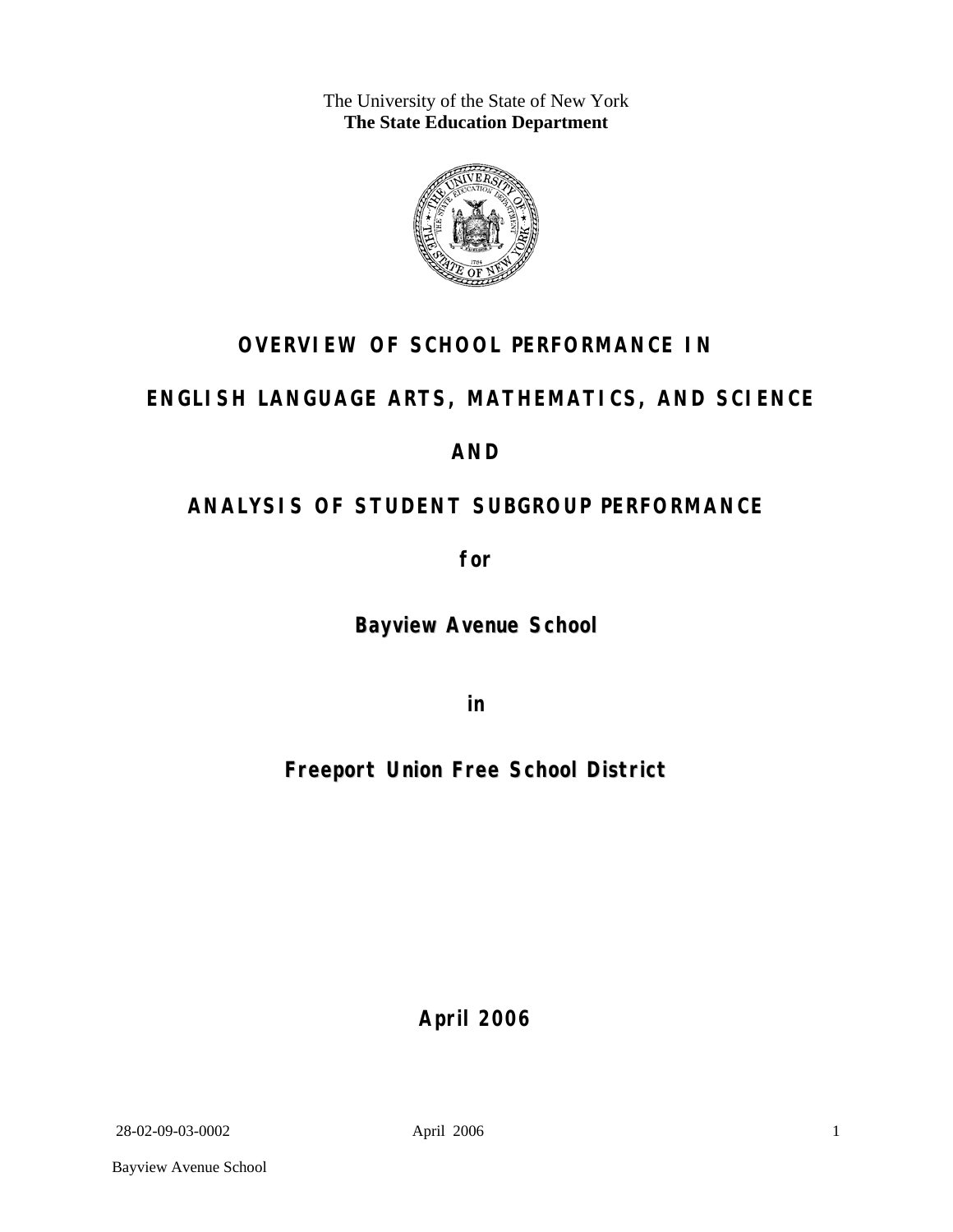### **THE UNIVERSITY OF THE STATE OF NEW YORK**

### **Regents of The University**

| Peru                  |
|-----------------------|
| <b>North Syracuse</b> |
| New York              |
|                       |
| Buffalo               |
| Hartsdale             |
| Albany                |
| <b>Bronx</b>          |
| <b>Binghamton</b>     |
| Rochester             |
| New York              |
| <b>Brooklyn</b>       |
| <b>Great Neck</b>     |

#### **President of The University and Commissioner of Education**

RICHARD P. MILLS

**Interim Deputy Commissioner for Elementary, Middle, Secondary and Continuing Education**  JEAN STEVENS

#### **Assistant Commissioner for Standards, Assessment and Reporting**  DAVID M. ABRAMS

#### **Coordinator, Information and Reporting Services**

MARTHA P. MUSSER

The State Education Department does not discriminate on the basis of age, color, religion, creed, disability, marital status, veteran status, national origin, race, gender, genetic predisposition or carrier status, or sexual orientation in its educational programs, services and activities. Portions of this publication can be made available in a variety of formats, including braille, large print or audio tape, upon request. Inquiries concerning this policy of nondiscrimination should be directed to the Department's Office for Diversity, Ethics, and Access, Room 530, Education Building, Albany, NY 12234. **Requests for additional copies of this publication may be made by contacting the Publications Sales Desk, Room 309, Education Building, Albany, NY 12234.** 

Please address all correspondence about this report that is not related to data corrections to:

*School Report Card Coordinator Information and Reporting Services Team New York State Education Department Room 863 EBA 89 Washington Avenue Albany, NY 12234*  E-mail: *RPTCARD@mail.nysed.gov*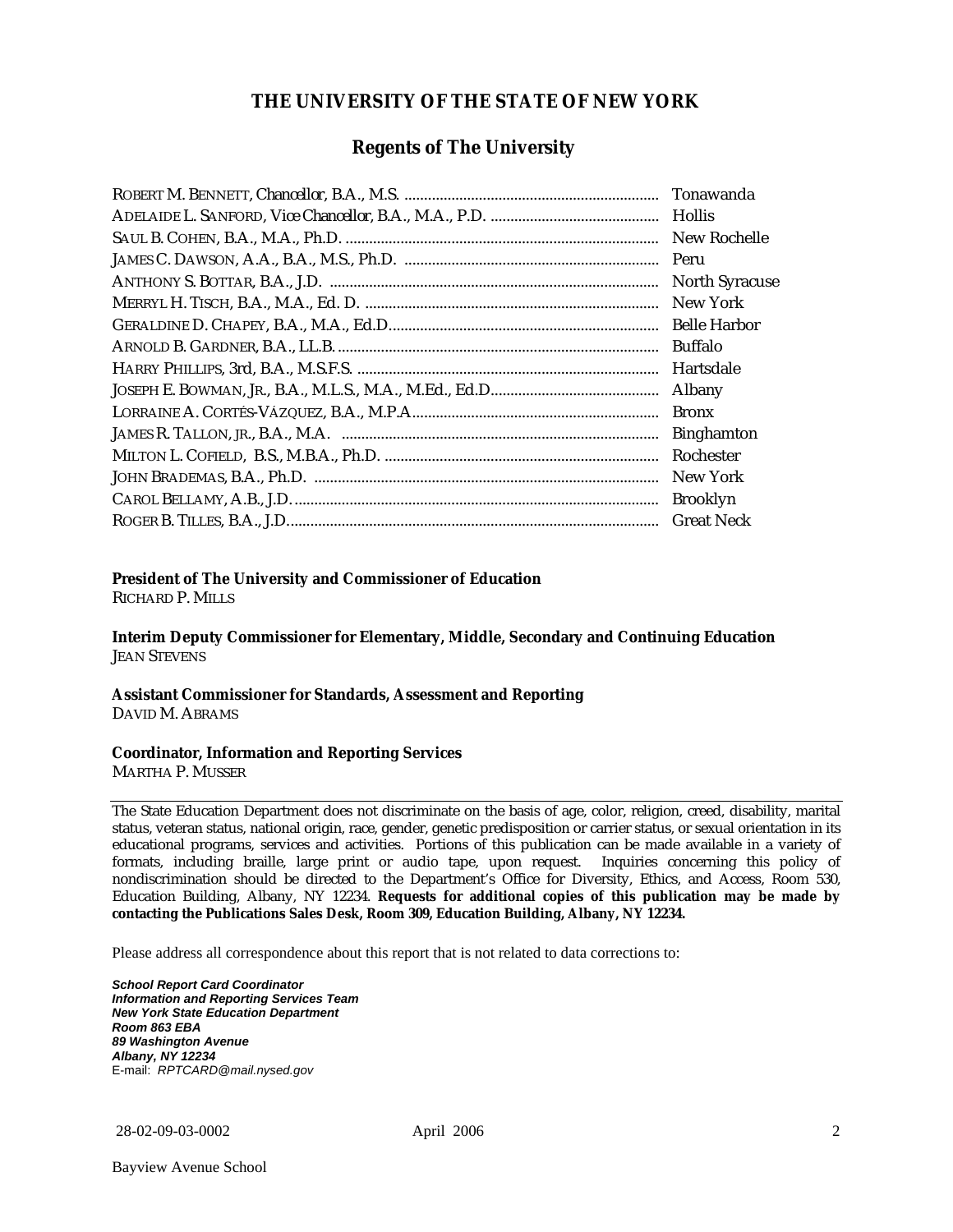The *New York State School Report Card* is an important part of the Board of Regents effort to raise learning standards for all students. It provides information to the public on student performance and other measures of school and district performance. Knowledge gained from the school report card on a school's strengths and weaknesses can be used to improve instruction and services to students.

The *New York State School Report Card* consists of three parts: the *Overview of School Performance in English Language Arts, Mathematics, and Science and Analysis of Student Subgroup Performance,* the *Comprehensive Information Report,* and the *Accountability Status Report*. The *Overview and Analysis* presents performance data on measures required by the federal No Child Left Behind Act: English, mathematics, science, and graduation rate. Performance data on other State assessments can be found in the *Comprehensive Information Report*. The *Accountability Status Report* provides information as to whether a school is making adequate progress toward enabling all students to achieve proficiency in English and mathematics.

State assessments are designed to help ensure that all students reach high learning standards. They show whether students are getting the foundation knowledge they need to succeed at the elementary, middle, and commencement levels and beyond. The State requires that students who are not making appropriate progress toward the standards receive academic intervention services.

In the *Overview*, performance on the elementary- and middle-level assessments in English language arts, mathematics, and science is reported in terms of mean scores and the percentage of students scoring at each of the four levels. These levels indicate performance on the standards from seriously deficient to advanced proficiency. Regents examination scores are reported in four score ranges. Scores of 65 to 100 are passing; scores of 55 to 64 earn credit toward a local diploma (with the approval of the local board of education). Though each elementary- and middle-level assessment is administered to students in a specific grade, secondary-level assessments are taken by students when they complete the coursework for the core curriculum. Therefore, the performance of students at the secondary level is measured for a student cohort rather than a group of students at a particular grade level. Students are grouped in cohorts according to the year in which they first entered grade 9.

The assessment data in the *Overview and Analysis* are for all tested students in the school, including general-education students and students with disabilities. In the *Overview*, each school's performance is compared with that of schools similar in grade level, district resources, and student needs as indicated by income and limited English proficiency (LEP) status. Each district's performance is compared with that of all public schools statewide. In the *Analysis*, performance is disaggregated by race/ethnicity, disability status, gender, LEP status, income level, and migrant status.

Explanations of terms referred to or symbols used in this part of the school report card may be found in the glossary on the last page. Further information on the school report card may be found in the guide, *Understanding Your School Report Card: April 2006*, available on the Information and Reporting Services Web site at www.emsc.nysed.gov/irts.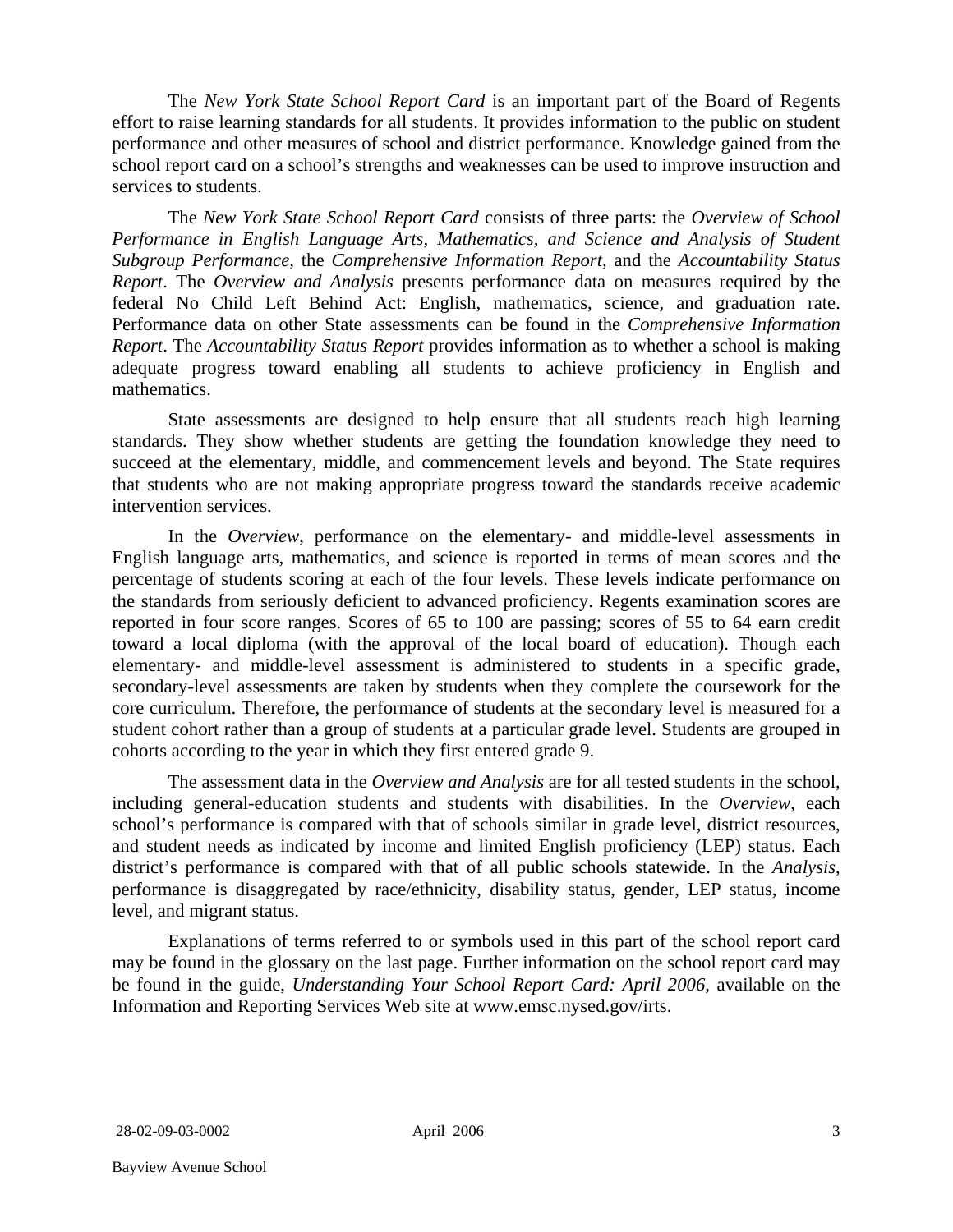# **Overview of School Performance in English Language Arts, Mathematics, and Science**

## **School Profile**

| Principal:<br>Odette Wills |             | (516)867-5255<br>Phone:   |
|----------------------------|-------------|---------------------------|
| Organization               | Grade Range | <b>Student Enrollment</b> |
| $2004 - 05$                | $1 - 4$     | 556                       |

| 2003–04 School District-wide Total Expenditure per Pupil | \$16,530 |
|----------------------------------------------------------|----------|
|                                                          |          |

| <b>Similar</b> | This school is in Similar Schools Group 8. All schools in this group are elementary level schools in urban or         |
|----------------|-----------------------------------------------------------------------------------------------------------------------|
| <b>Schools</b> | suburban school districts with high student needs in relation to district resources. The schools in this group are in |
| <b>Group</b>   | the middle range of student needs for elementary level schools in these districts.                                    |
|                |                                                                                                                       |

## **2004–05 Core Classes Taught by Highly Qualified Teachers\***

| <b>Total Number of</b><br><b>Core Classes</b> | <b>Percent Taught</b><br>by Highly<br>Qualified<br><b>Teachers</b> |
|-----------------------------------------------|--------------------------------------------------------------------|
| 63                                            | 100%                                                               |

\*To meet the federal definition of "highly qualified," public school teachers of core academic subjects must have at least a bachelor's degree and be State certified for and demonstrate subject matter competency in the core academic subject(s) they teach.

#### **2004–05 Teachers with No Valid Teaching Certificate\***

| <b>Total Number of</b><br><b>Teachers</b> | <b>Percent with No</b><br><b>Valid Teaching</b><br><b>Certificate</b> |
|-------------------------------------------|-----------------------------------------------------------------------|
| 18                                        | 0%                                                                    |
| $\mathbf{A}$<br>$\cdots$                  |                                                                       |

\*Includes teachers with a modified temporary license.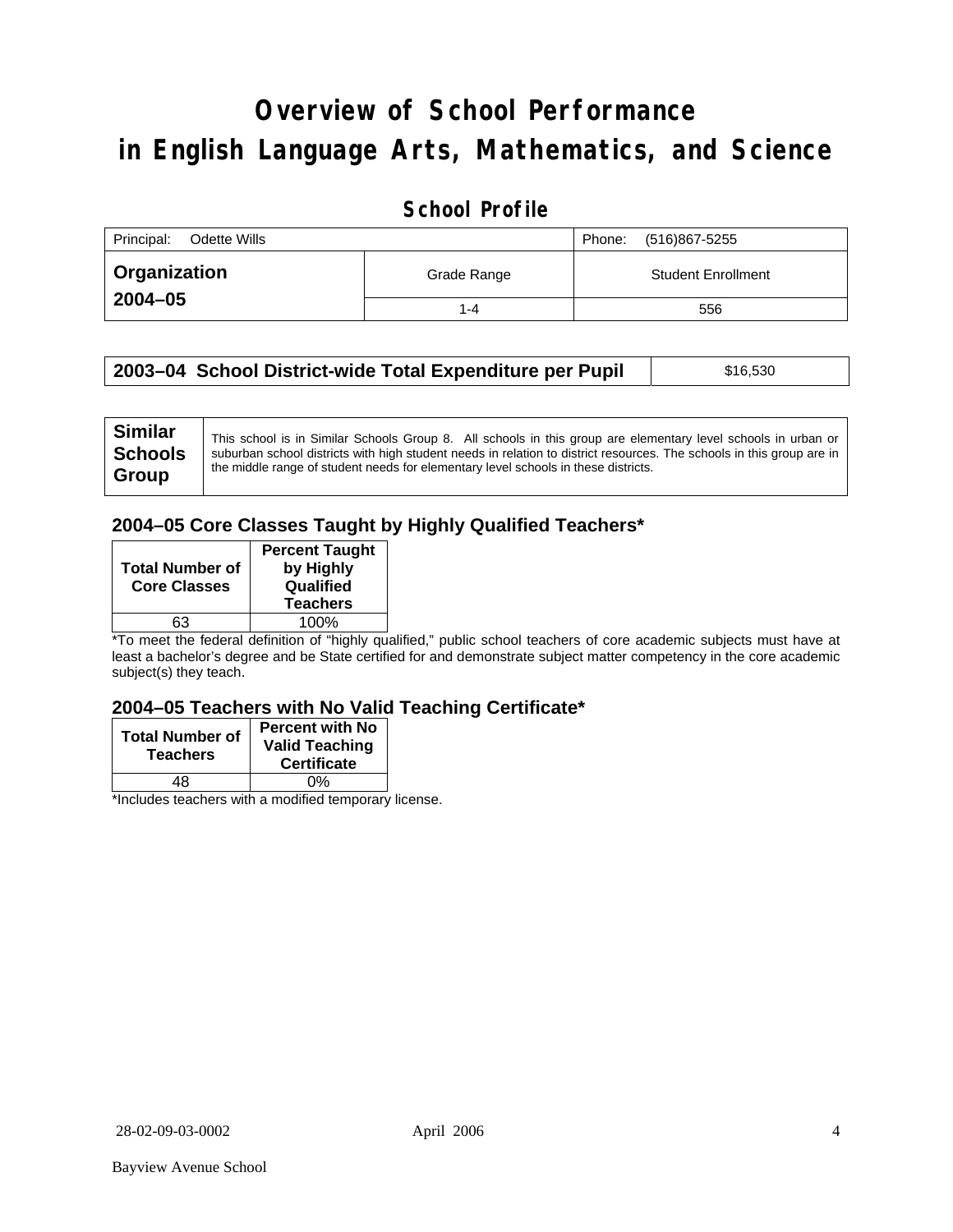English Language Arts



Percentages less than 0.51 will appear as zero because of rounding.

|                                             |                    | <b>Counts of Students</b> |                    |                    |                     |                   |
|---------------------------------------------|--------------------|---------------------------|--------------------|--------------------|---------------------|-------------------|
| <b>Performance at</b><br><b>This School</b> | Level 1<br>455-602 | Level 2<br>603-644        | Level 3<br>645-691 | Level 4<br>692-800 | <b>Total Tested</b> | <b>Mean Score</b> |
| Feb 2003                                    | 6                  | 21                        | 58                 | 45                 | 130                 | 671               |
| <b>Feb 2004</b>                             |                    |                           | 62                 | 47                 | 119                 | 685               |
| Feb 2005                                    | 6                  | 16                        | 68                 | 31                 | 121                 | 674               |

|         | Elementary-Level English Language Arts Levels — Listening, Reading, and Writing Standards                     |  |  |
|---------|---------------------------------------------------------------------------------------------------------------|--|--|
| Level 4 | These students <b>exceed the standards</b> and are moving toward high performance on the Regents examination. |  |  |
| Level 3 | These students meet the standards and, with continued steady growth, should pass the Regents examination.     |  |  |
| Level 2 | These students need extra help to meet the standards and pass the Regents examination.                        |  |  |
| Level 1 | These students have serious academic deficiencies.                                                            |  |  |

**Performance of Limited English Proficient Students Taking the New York State English as a Second Language Achievement Test (NYSESLAT) as the Measure of English Language Arts Achievement**

| Grade 4 | _evel · | Level 2 | Levels 3 & 4 | <b>Total Tested</b> |
|---------|---------|---------|--------------|---------------------|
| 2005    | 10      |         |              | 24                  |

### **Performance of Students with Severe Disabilities on the New York State Alternate Assessment (NYSAA) in English**

| <b>Elementary Level</b> | AA-Level | – AA–Level ∠ | AA-Level 3 | AA–Level 4 | <b>Total Tested</b> |
|-------------------------|----------|--------------|------------|------------|---------------------|
| 2004-05                 |          |              |            |            |                     |

28-02-09-03-0002 April 2006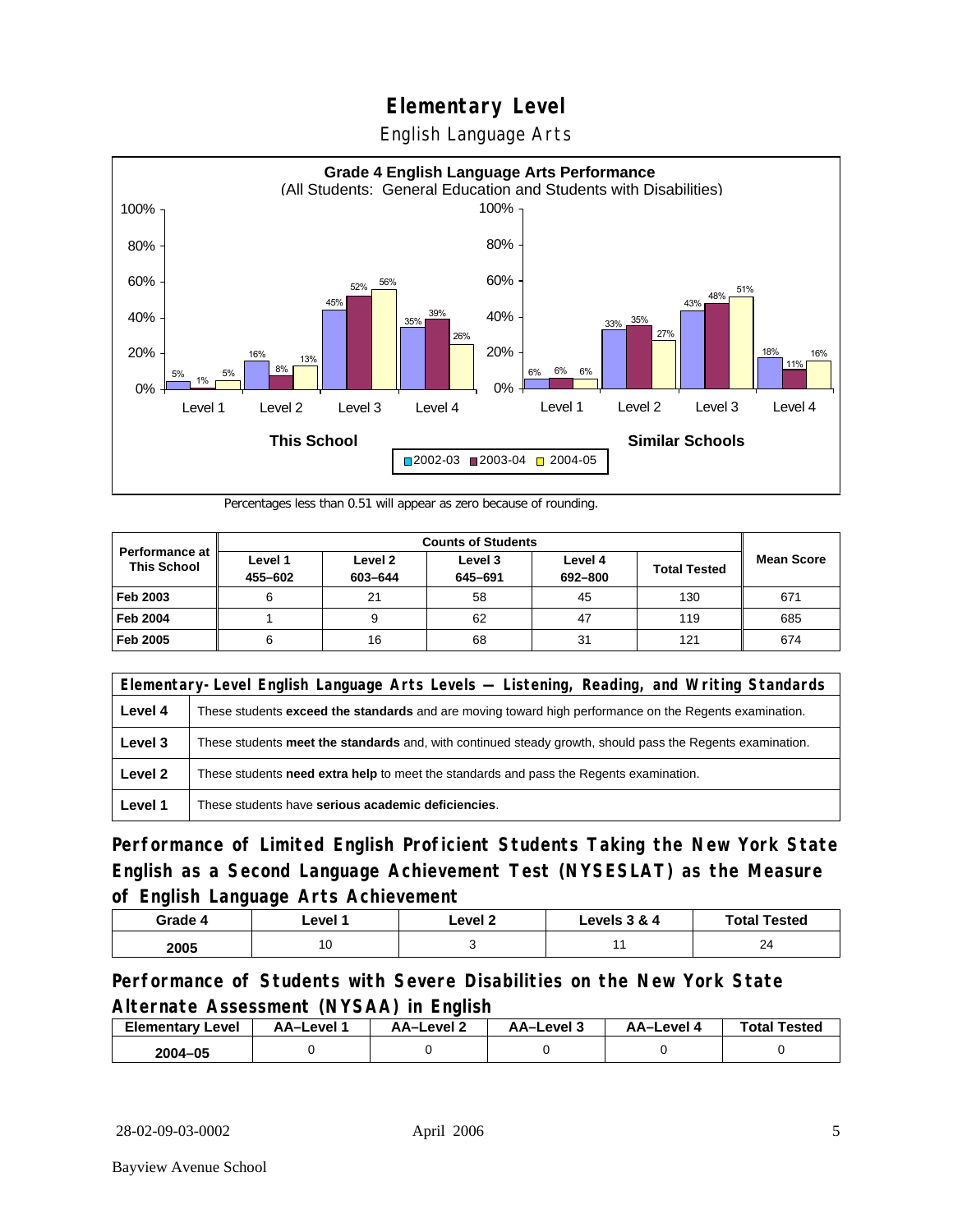## Mathematics



Percentages less than 0.51 will appear as zero because of rounding.

|                                             |                    |                    | <b>Counts of Students</b> |                    |                     |                   |
|---------------------------------------------|--------------------|--------------------|---------------------------|--------------------|---------------------|-------------------|
| <b>Performance at</b><br><b>This School</b> | Level 1<br>448-601 | Level 2<br>602-636 | Level 3<br>637-677        | Level 4<br>678-810 | <b>Total Tested</b> | <b>Mean Score</b> |
| May 2003                                    |                    |                    | 60                        | 89                 | 155                 | 684               |
| May 2004                                    |                    |                    | 45                        | 94                 | 145                 | 690               |
| May 2005                                    |                    |                    | 61                        | 79                 | 145                 | 689               |

|         | Elementary-Level Mathematics Levels -                                                                         |  |  |
|---------|---------------------------------------------------------------------------------------------------------------|--|--|
|         | Knowledge, Reasoning, and Problem-Solving Standards                                                           |  |  |
| Level 4 | These students <b>exceed the standards</b> and are moving toward high performance on the Regents examination. |  |  |
| Level 3 | These students meet the standards and, with continued steady growth, should pass the Regents examination.     |  |  |
| Level 2 | These students <b>need extra help</b> to meet the standards and pass the Regents examination.                 |  |  |
| Level 1 | These students have serious academic deficiencies.                                                            |  |  |

## **Performance of Students with Severe Disabilities on the New York State Alternate Assessment (NYSAA) in Mathematics**

| Elementary<br>Level | AA–Level | – AA–Level ∠ | د AA–Level | AA-Level · | <b>Total Tested</b> |
|---------------------|----------|--------------|------------|------------|---------------------|
| 2004-05             |          |              |            |            |                     |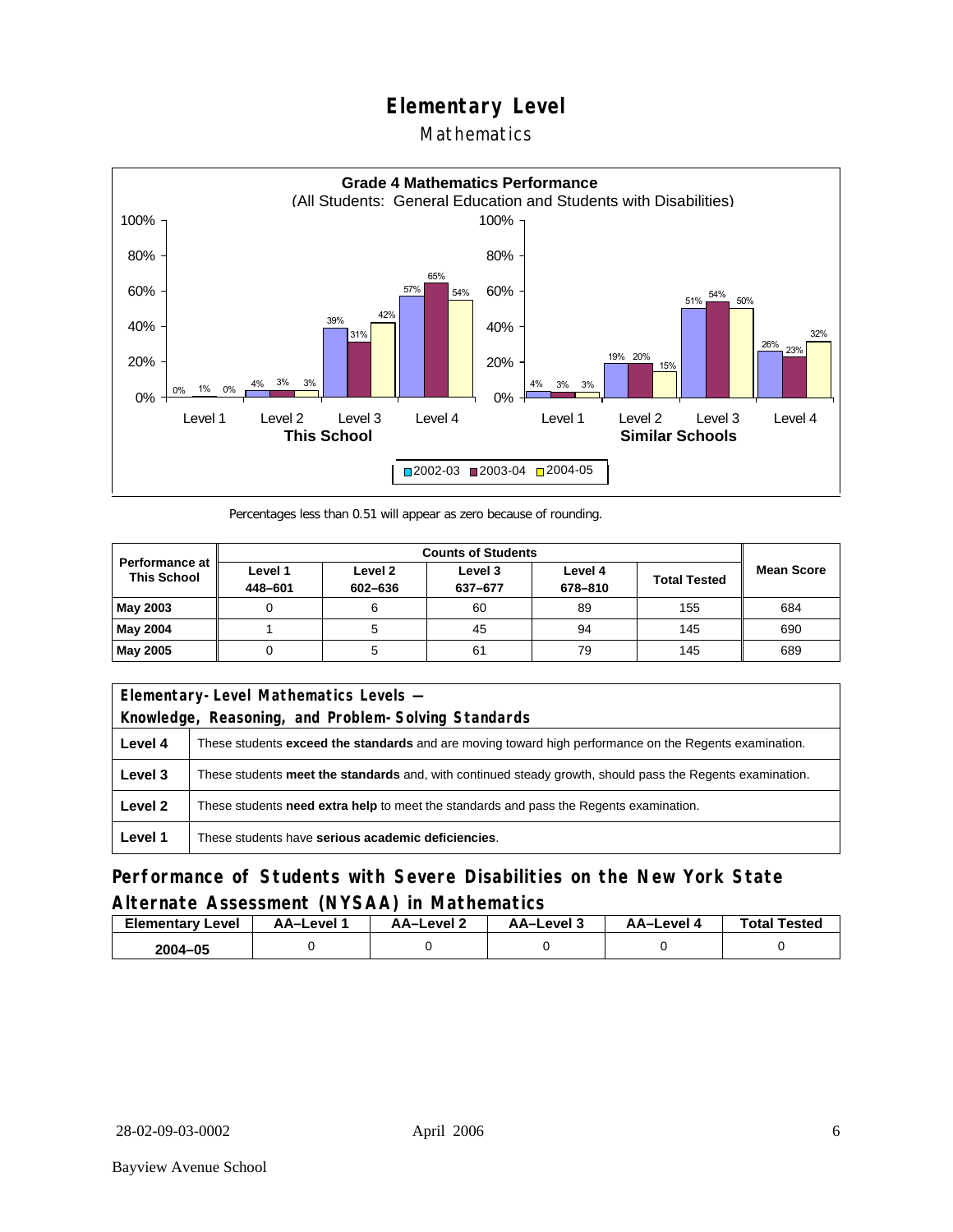#### Science\*



Percentages less than 0.51 will appear as zero because of rounding.

| <b>Performance at</b><br><b>This School</b> |                     |                      |                      |                       |                     |                   |
|---------------------------------------------|---------------------|----------------------|----------------------|-----------------------|---------------------|-------------------|
|                                             | Level 1<br>$0 - 44$ | Level 2<br>$45 - 64$ | Level 3<br>$65 - 84$ | Level 4<br>$85 - 100$ | <b>Total Tested</b> | <b>Mean Score</b> |
| <b>May 2004</b>                             | 6                   |                      | 38                   | 94                    | 145                 | 84                |
| May 2005                                    |                     |                      | 49                   | 78                    | 144                 | 83                |

| Elementary-Level Science Levels -<br>Knowledge, Reasoning, and Problem-Solving Standards |                                                                                                               |  |  |  |  |  |  |
|------------------------------------------------------------------------------------------|---------------------------------------------------------------------------------------------------------------|--|--|--|--|--|--|
| Level 4                                                                                  | These students <b>exceed the standards</b> and are moving toward high performance on the Regents examination. |  |  |  |  |  |  |
| Level 3                                                                                  | These students meet the standards and, with continued steady growth, should pass the Regents examination.     |  |  |  |  |  |  |
| Level 2                                                                                  | These students <b>need extra help</b> to meet the standards and pass the Regents examination.                 |  |  |  |  |  |  |
| Level 1                                                                                  | These students have serious academic deficiencies.                                                            |  |  |  |  |  |  |

### **Performance of Students with Severe Disabilities on the New York State Alternate Assessment (NYSAA) in Science**

| <b>Elementary Level</b> | AA-Level 1 |  | AA–Level 2<br>ڌ AA–Level |  | <b>Total Tested</b> |  |
|-------------------------|------------|--|--------------------------|--|---------------------|--|
| 2004-05                 |            |  |                          |  |                     |  |

\*Only two years of data are shown because a new assessment in elementary-level science was administered for the first time in 2003–04.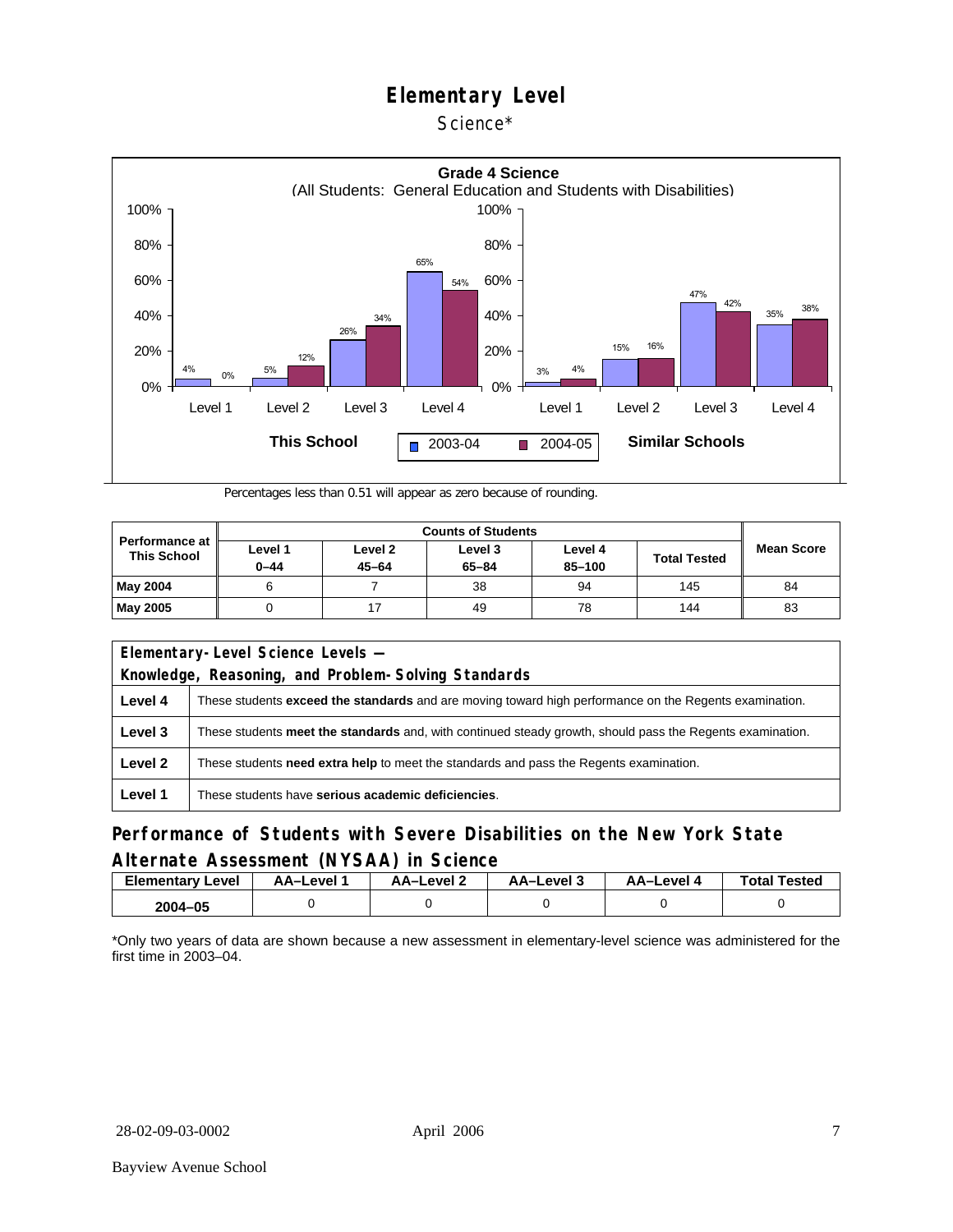# **Analysis of Student Subgroup Performance**

Historically, on State assessments the average performance of Black, Hispanic, and Native American students has been lower than that of White and Asian students. Similarly, students from lowincome families have not performed as well as those from higher income families. A high priority of the Board of Regents is to eliminate these gaps in student performance. In addition, Title I of the federal Elementary and Secondary Education Act includes explicit requirements "to ensure that students served by Title I are given the same opportunity to achieve to high standards and are held to the same high expectations as all students in each State."

This section of the school report card provides performance data for two years by racial/ethnic group, disability status, gender, English proficiency status, income level, and migrant status. The purpose of the student subgroup analyses is to determine if students who perform below the standards in any school tend to fall into particular groups, such as minority students, limited English proficient students, or economically disadvantaged students. If these analyses provide evidence that students in one of the groups achieve at a lower level than other students, the school and community should examine the reasons for this lower performance and make necessary changes in curriculum, instruction, and student support services to remedy these performance gaps. If your school did not report data for the 2004–05 school year for a subject and grade, a table showing data for subgroups in that subject and grade will not be included in the *Analysis*.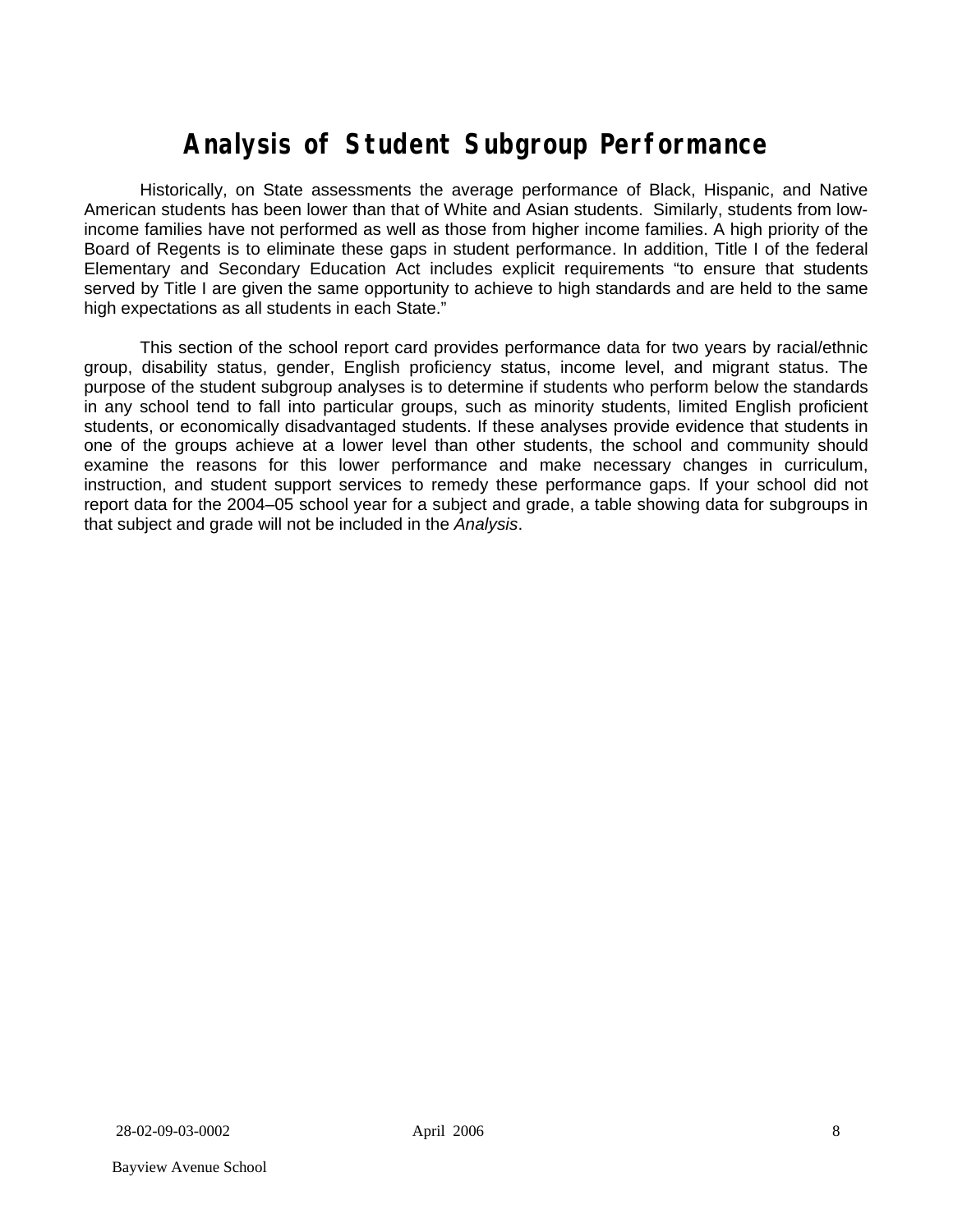## English Language Arts

|                                              |                |                                                                   | ັ<br>2003-04 |     | 2004-05       |                                                                   |         |           |  |
|----------------------------------------------|----------------|-------------------------------------------------------------------|--------------|-----|---------------|-------------------------------------------------------------------|---------|-----------|--|
| <b>Student Subgroup</b>                      | <b>Total</b>   | <b>Percentages of Tested</b><br><b>Students Scoring at Levels</b> |              |     | <b>Total</b>  | <b>Percentages of Tested</b><br><b>Students Scoring at Levels</b> |         |           |  |
|                                              | <b>Tested</b>  | $2 - 4$                                                           | $3 - 4$      | 4   | <b>Tested</b> | $2 - 4$                                                           | $3 - 4$ | 4         |  |
| <b>Results by Race/Ethnicity</b>             |                |                                                                   |              |     |               |                                                                   |         |           |  |
| American Indian/Alaskan Native               | $\mathbf 0$    | 0%                                                                | 0%           | 0%  | $\Omega$      | 0%                                                                | 0%      | 0%        |  |
| <b>Black</b>                                 | 68             | 99%                                                               | 91%          | 37% | 64            | 92%                                                               | 83%     | 27%       |  |
| Hispanic                                     | 37             | 100%                                                              | 89%          | 41% | 42            | 98%                                                               | 76%     | 14%       |  |
| Asian or Pacific Islander                    | 3              | s                                                                 | s            | s   | 3             | s                                                                 | s       | s         |  |
| White                                        | 11             | s                                                                 | s            | s   | 12            | s                                                                 | s       | ${\tt s}$ |  |
| Total                                        | 119            | 99%                                                               | 92%          | 39% | 121           | 95%                                                               | 82%     | 26%       |  |
| Small Group Totals (s)                       | 14             | 100%                                                              | 100%         | 50% | 15            | 100%                                                              | 93%     | 53%       |  |
| <b>Results by Disability Status</b>          |                |                                                                   |              |     |               |                                                                   |         |           |  |
| General-education students                   | 117            | s                                                                 | s            | s   | 108           | 99%                                                               | 87%     | 28%       |  |
| Students with disabilities                   | $\overline{2}$ | s                                                                 | s            | s   | 13            | 62%                                                               | 38%     | 8%        |  |
| Total                                        | 119            | 99%                                                               | 92%          | 39% | 121           | 95%                                                               | 82%     | 26%       |  |
| <b>Results by Gender</b>                     |                |                                                                   |              |     |               |                                                                   |         |           |  |
| Female                                       | 59             | 100%                                                              | 92%          | 39% | 52            | 100%                                                              | 83%     | 35%       |  |
| Male                                         | 60             | 98%                                                               | 92%          | 40% | 69            | 91%                                                               | 81%     | 19%       |  |
| Total                                        | 119            | 99%                                                               | 92%          | 39% | 121           | 95%                                                               | 82%     | 26%       |  |
| <b>Results by English Proficiency Status</b> |                |                                                                   |              |     |               |                                                                   |         |           |  |
| English proficient                           | 119            | 99%                                                               | 92%          | 39% | 116           | 95%                                                               | 83%     | 27%       |  |
| Limited English proficient                   | $\mathbf 0$    | 0%                                                                | 0%           | 0%  | 5             | 100%                                                              | 60%     | 0%        |  |
| Total                                        | 119            | 99%                                                               | 92%          | 39% | 121           | 95%                                                               | 82%     | 26%       |  |
| <b>Results by Income Level</b>               |                |                                                                   |              |     |               |                                                                   |         |           |  |
| Economically disadvantaged                   | $\mathbf 0$    | 0%                                                                | 0%           | 0%  | 49            | 92%                                                               | 73%     | 22%       |  |
| Not disadvantaged                            | 119            | 99%                                                               | 92%          | 39% | 72            | 97%                                                               | 88%     | 28%       |  |
| Total                                        | 119            | 99%                                                               | 92%          | 39% | 121           | 95%                                                               | 82%     | 26%       |  |
| <b>Results by Migrant Status</b>             |                |                                                                   |              |     |               |                                                                   |         |           |  |
| Migrant family                               | $\mathbf 0$    | 0%                                                                | 0%           | 0%  | 0             | 0%                                                                | 0%      | 0%        |  |
| Not migrant family                           | 119            | 99%                                                               | 92%          | 39% | 121           | 95%                                                               | 82%     | 26%       |  |
| Total                                        | 119            | 99%                                                               | 92%          | 39% | 121           | 95%                                                               | 82%     | 26%       |  |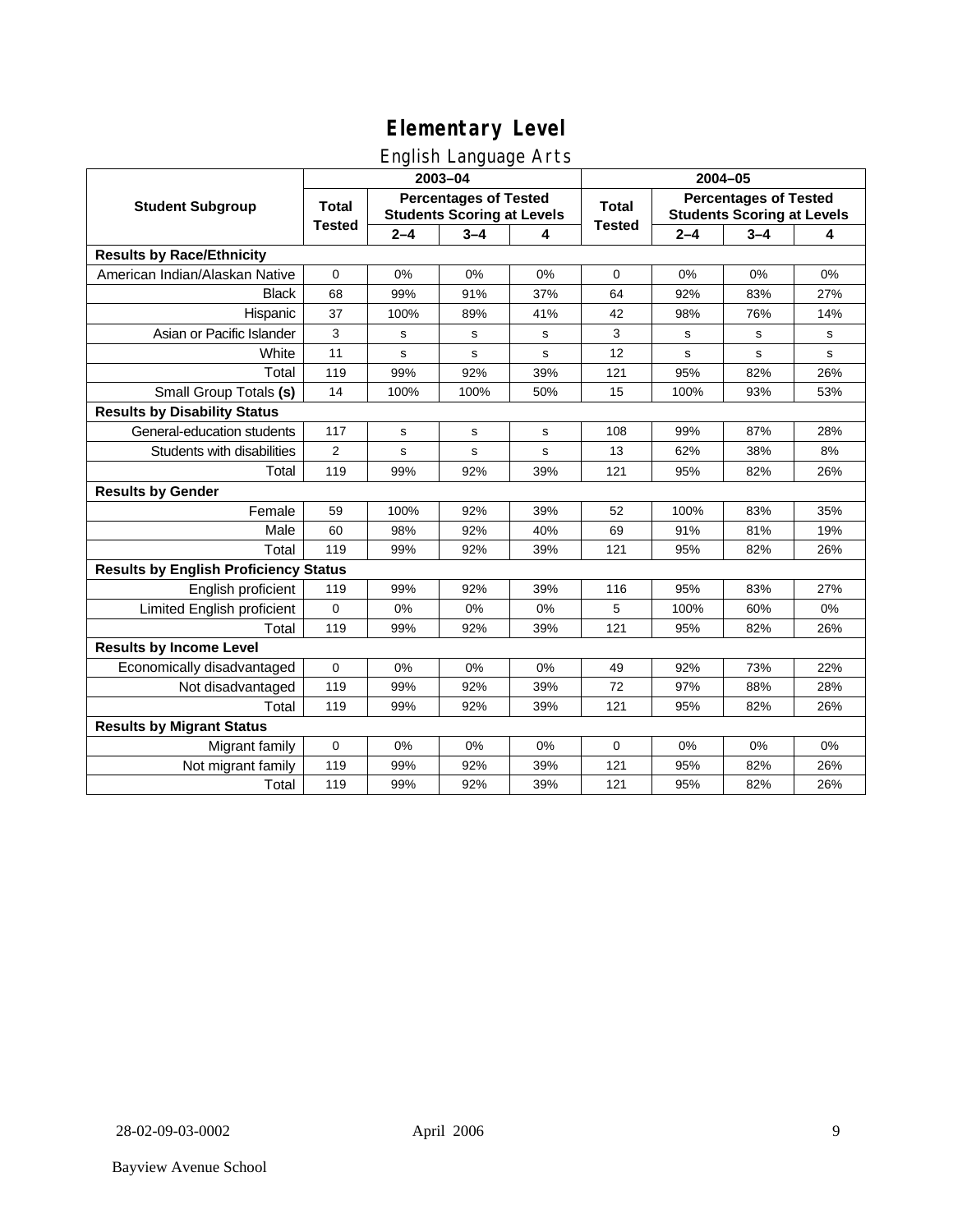## Mathematics

|                                              |                                                                                   |         | 2003-04     |       | 2004-05       |                                                                   |         |           |  |
|----------------------------------------------|-----------------------------------------------------------------------------------|---------|-------------|-------|---------------|-------------------------------------------------------------------|---------|-----------|--|
| <b>Student Subgroup</b>                      | <b>Percentages of Tested</b><br><b>Total</b><br><b>Students Scoring at Levels</b> |         |             | Total |               | <b>Percentages of Tested</b><br><b>Students Scoring at Levels</b> |         |           |  |
|                                              | <b>Tested</b>                                                                     | $2 - 4$ | $3 - 4$     | 4     | <b>Tested</b> | $2 - 4$                                                           | $3 - 4$ | 4         |  |
| <b>Results by Race/Ethnicity</b>             |                                                                                   |         |             |       |               |                                                                   |         |           |  |
| American Indian/Alaskan Native               | $\mathbf{0}$                                                                      | 0%      | 0%          | 0%    | $\Omega$      | 0%                                                                | 0%      | 0%        |  |
| <b>Black</b>                                 | 66                                                                                | 100%    | 100%        | 64%   | 63            | 100%                                                              | 97%     | 59%       |  |
| Hispanic                                     | 65                                                                                | 98%     | 91%         | 60%   | 67            | 100%                                                              | 96%     | 45%       |  |
| Asian or Pacific Islander                    | 3                                                                                 | s       | s           | s     | 3             | s                                                                 | s       | ${\tt s}$ |  |
| White                                        | 11                                                                                | s       | $\mathbf s$ | s     | 12            | $\mathbf s$                                                       | s       | s         |  |
| Total                                        | 145                                                                               | 99%     | 96%         | 65%   | 145           | 100%                                                              | 97%     | 54%       |  |
| Small Group Totals (s)                       | 14                                                                                | 100%    | 100%        | 93%   | 15            | 100%                                                              | 100%    | 80%       |  |
| <b>Results by Disability Status</b>          |                                                                                   |         |             |       |               |                                                                   |         |           |  |
| General-education students                   | 142                                                                               | s       | s           | s     | 129           | 100%                                                              | 97%     | 57%       |  |
| Students with disabilities                   | 3                                                                                 | s       | $\mathbf s$ | s     | 16            | 100%                                                              | 94%     | 31%       |  |
| Total                                        | 145                                                                               | 99%     | 96%         | 65%   | 145           | 100%                                                              | 97%     | 54%       |  |
| <b>Results by Gender</b>                     |                                                                                   |         |             |       |               |                                                                   |         |           |  |
| Female                                       | 75                                                                                | 100%    | 96%         | 60%   | 62            | 100%                                                              | 97%     | 60%       |  |
| Male                                         | 70                                                                                | 99%     | 96%         | 70%   | 83            | 100%                                                              | 96%     | 51%       |  |
| Total                                        | 145                                                                               | 99%     | 96%         | 65%   | 145           | 100%                                                              | 97%     | 54%       |  |
| <b>Results by English Proficiency Status</b> |                                                                                   |         |             |       |               |                                                                   |         |           |  |
| English proficient                           | 117                                                                               | 100%    | 99%         | 76%   | 115           | 100%                                                              | 98%     | 65%       |  |
| Limited English proficient                   | 28                                                                                | 96%     | 82%         | 18%   | 30            | 100%                                                              | 90%     | 13%       |  |
| Total                                        | 145                                                                               | 99%     | 96%         | 65%   | 145           | 100%                                                              | 97%     | 54%       |  |
| <b>Results by Income Level</b>               |                                                                                   |         |             |       |               |                                                                   |         |           |  |
| Economically disadvantaged                   | 0                                                                                 | 0%      | 0%          | 0%    | 64            | 100%                                                              | 94%     | 45%       |  |
| Not disadvantaged                            | 145                                                                               | 99%     | 96%         | 65%   | 81            | 100%                                                              | 99%     | 62%       |  |
| Total                                        | 145                                                                               | 99%     | 96%         | 65%   | 145           | 100%                                                              | 97%     | 54%       |  |
| <b>Results by Migrant Status</b>             |                                                                                   |         |             |       |               |                                                                   |         |           |  |
| Migrant family                               | 0                                                                                 | 0%      | 0%          | 0%    | $\Omega$      | 0%                                                                | 0%      | 0%        |  |
| Not migrant family                           | 145                                                                               | 99%     | 96%         | 65%   | 145           | 100%                                                              | 97%     | 54%       |  |
| Total                                        | 145                                                                               | 99%     | 96%         | 65%   | 145           | 100%                                                              | 97%     | 54%       |  |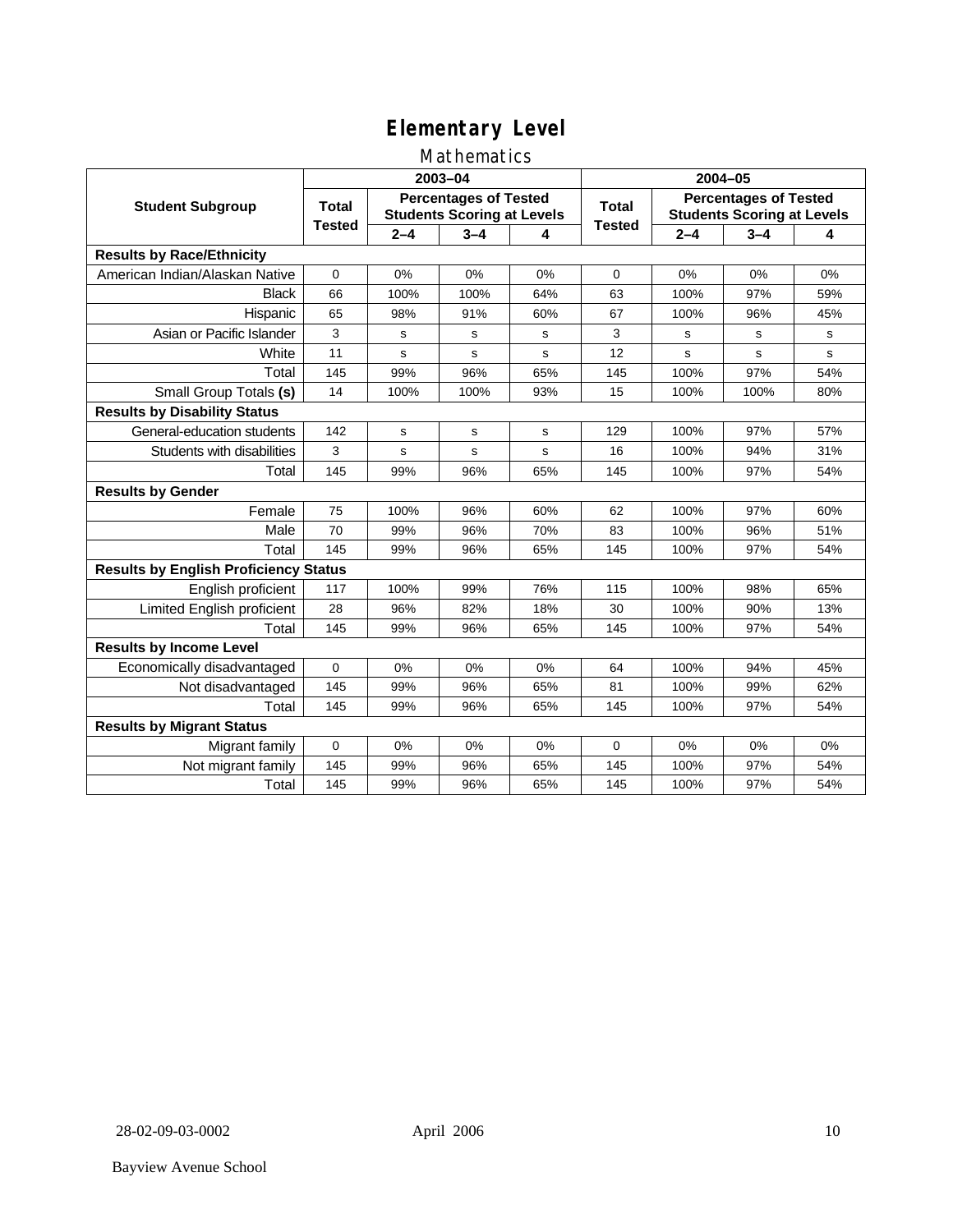### **Science**

|                                              | 2003-04                                                                                            |         |         |                               |                                                                   | 2004-05 |         |     |  |
|----------------------------------------------|----------------------------------------------------------------------------------------------------|---------|---------|-------------------------------|-------------------------------------------------------------------|---------|---------|-----|--|
| <b>Student Subgroup</b>                      | <b>Percentages of Tested</b><br><b>Total</b><br><b>Students Scoring at Levels</b><br><b>Tested</b> |         |         | <b>Total</b><br><b>Tested</b> | <b>Percentages of Tested</b><br><b>Students Scoring at Levels</b> |         |         |     |  |
|                                              |                                                                                                    | $2 - 4$ | $3 - 4$ | 4                             |                                                                   | $2 - 4$ | $3 - 4$ | 4   |  |
| <b>Results by Race/Ethnicity</b>             |                                                                                                    |         |         |                               |                                                                   |         |         |     |  |
| American Indian/Alaskan Native               | 0                                                                                                  | 0%      | 0%      | 0%                            | 0                                                                 | 0%      | 0%      | 0%  |  |
| <b>Black</b>                                 | 66                                                                                                 | 100%    | 100%    | 73%                           | 62                                                                | 100%    | 98%     | 68% |  |
| Hispanic                                     | 65                                                                                                 | 91%     | 80%     | 51%                           | 67                                                                | 100%    | 76%     | 36% |  |
| Asian or Pacific Islander                    | 3                                                                                                  | s       | s       | s                             | 3                                                                 | s       | s       | s   |  |
| White                                        | 11                                                                                                 | s       | s       | s                             | 12                                                                | s       | s       | s   |  |
| Total                                        | 145                                                                                                | 96%     | 91%     | 65%                           | 144                                                               | 100%    | 88%     | 54% |  |
| Small Group Totals (s)                       | 14                                                                                                 | 100%    | 100%    | 93%                           | 15                                                                | 100%    | 100%    | 80% |  |
| <b>Results by Disability Status</b>          |                                                                                                    |         |         |                               |                                                                   |         |         |     |  |
| General-education students                   | 142                                                                                                | s       | s       | s                             | 128                                                               | 100%    | 88%     | 55% |  |
| Students with disabilities                   | 3                                                                                                  | s       | s       | s                             | 16                                                                | 100%    | 94%     | 50% |  |
| Total                                        | 145                                                                                                | 96%     | 91%     | 65%                           | 144                                                               | 100%    | 88%     | 54% |  |
| <b>Results by Gender</b>                     |                                                                                                    |         |         |                               |                                                                   |         |         |     |  |
| Female                                       | 75                                                                                                 | 96%     | 87%     | 60%                           | 62                                                                | 100%    | 87%     | 56% |  |
| Male                                         | 70                                                                                                 | 96%     | 96%     | 70%                           | 82                                                                | 100%    | 89%     | 52% |  |
| Total                                        | 145                                                                                                | 96%     | 91%     | 65%                           | 144                                                               | 100%    | 88%     | 54% |  |
| <b>Results by English Proficiency Status</b> |                                                                                                    |         |         |                               |                                                                   |         |         |     |  |
| English proficient                           | 117                                                                                                | 100%    | 99%     | 77%                           | 114                                                               | 100%    | 95%     | 67% |  |
| <b>Limited English proficient</b>            | 28                                                                                                 | 79%     | 57%     | 14%                           | 30                                                                | 100%    | 63%     | 7%  |  |
| Total                                        | 145                                                                                                | 96%     | 91%     | 65%                           | 144                                                               | 100%    | 88%     | 54% |  |
| <b>Results by Income Level</b>               |                                                                                                    |         |         |                               |                                                                   |         |         |     |  |
| Economically disadvantaged                   | 0                                                                                                  | 0%      | 0%      | 0%                            | 64                                                                | 100%    | 86%     | 41% |  |
| Not disadvantaged                            | 145                                                                                                | 96%     | 91%     | 65%                           | 80                                                                | 100%    | 90%     | 65% |  |
| Total                                        | 145                                                                                                | 96%     | 91%     | 65%                           | 144                                                               | 100%    | 88%     | 54% |  |
| <b>Results by Migrant Status</b>             |                                                                                                    |         |         |                               |                                                                   |         |         |     |  |
| Migrant family                               | 0                                                                                                  | 0%      | 0%      | 0%                            | 0                                                                 | 0%      | 0%      | 0%  |  |
| Not migrant family                           | 145                                                                                                | 96%     | 91%     | 65%                           | 144                                                               | 100%    | 88%     | 54% |  |
| Total                                        | 145                                                                                                | 96%     | 91%     | 65%                           | 144                                                               | 100%    | 88%     | 54% |  |